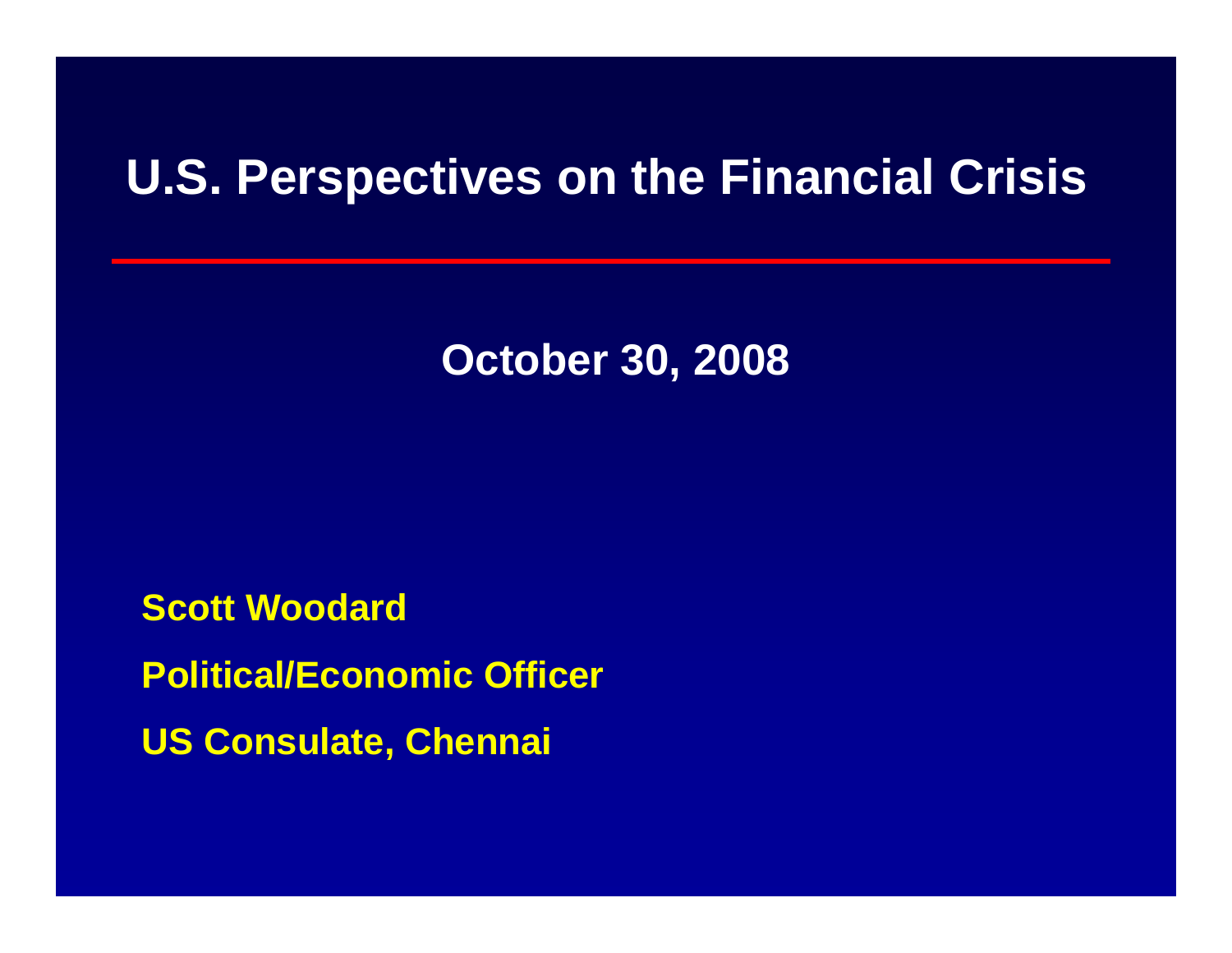**Benign economic conditions**

#### **Risk? What risk? I want returns!**

**New financial products**

**Looser lending practices**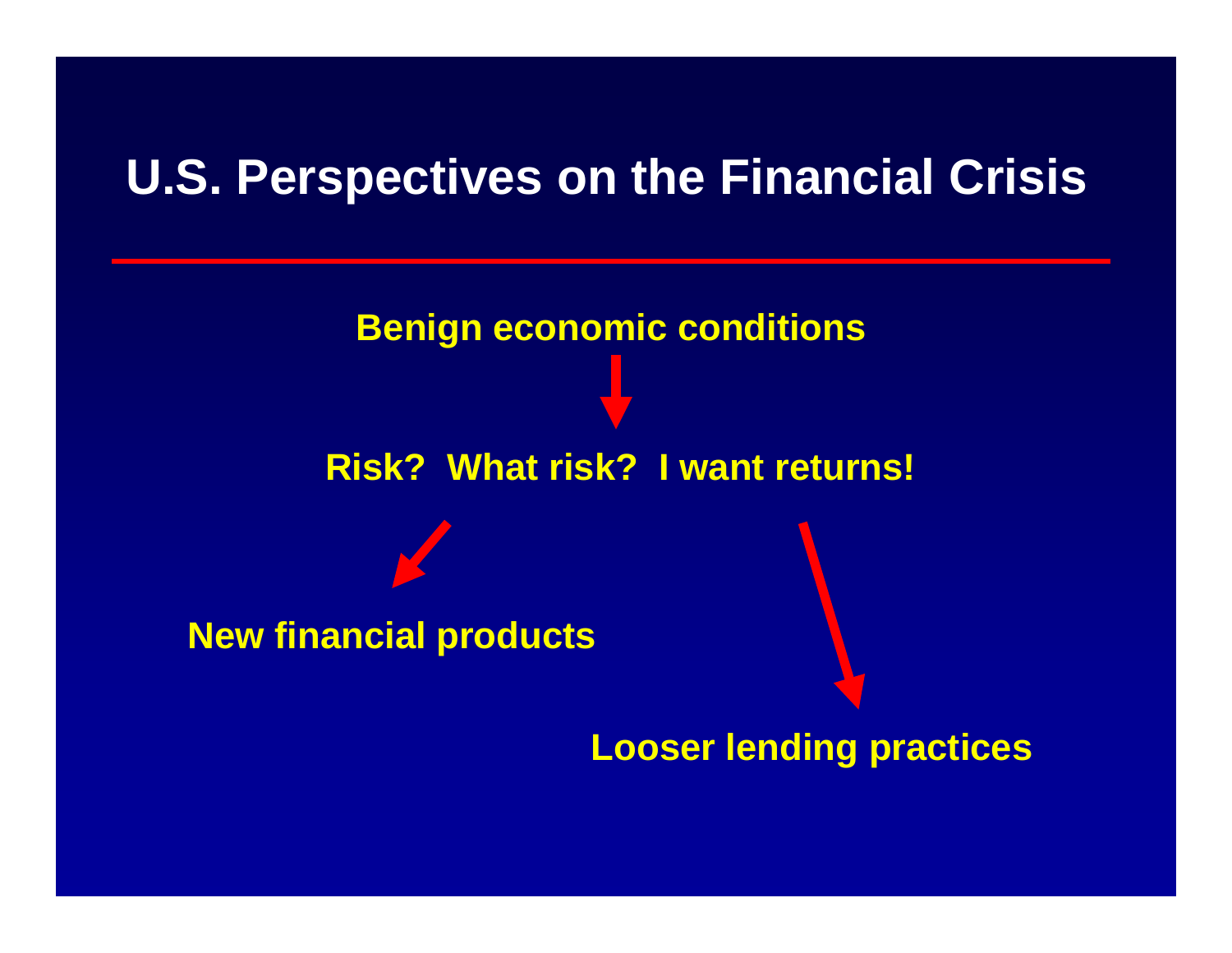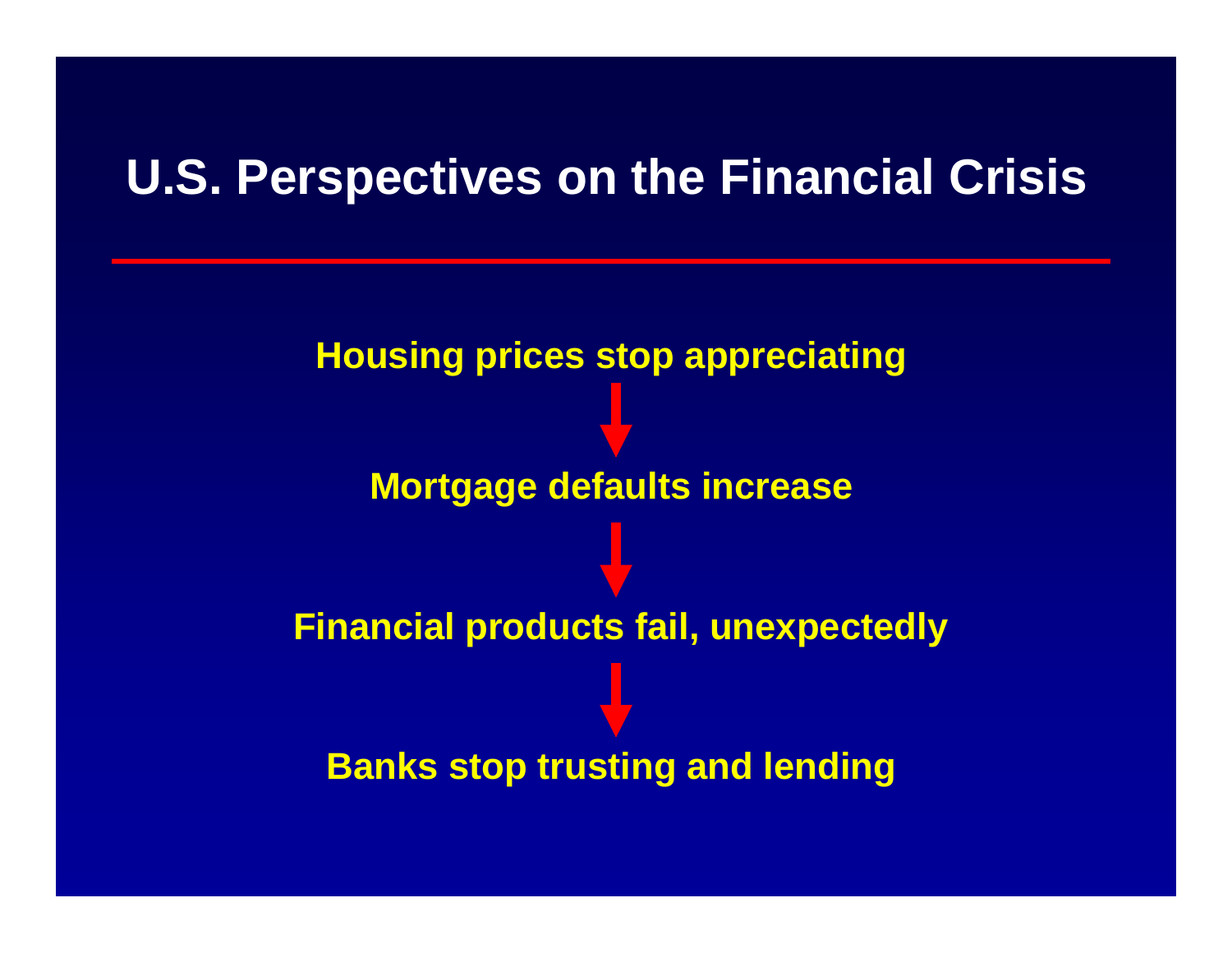### **Initial USG responses:**

- **Domestic stimulus package (earlier this year)**
- **Help for homeowners**
- **Discrete interventions in financial institutions**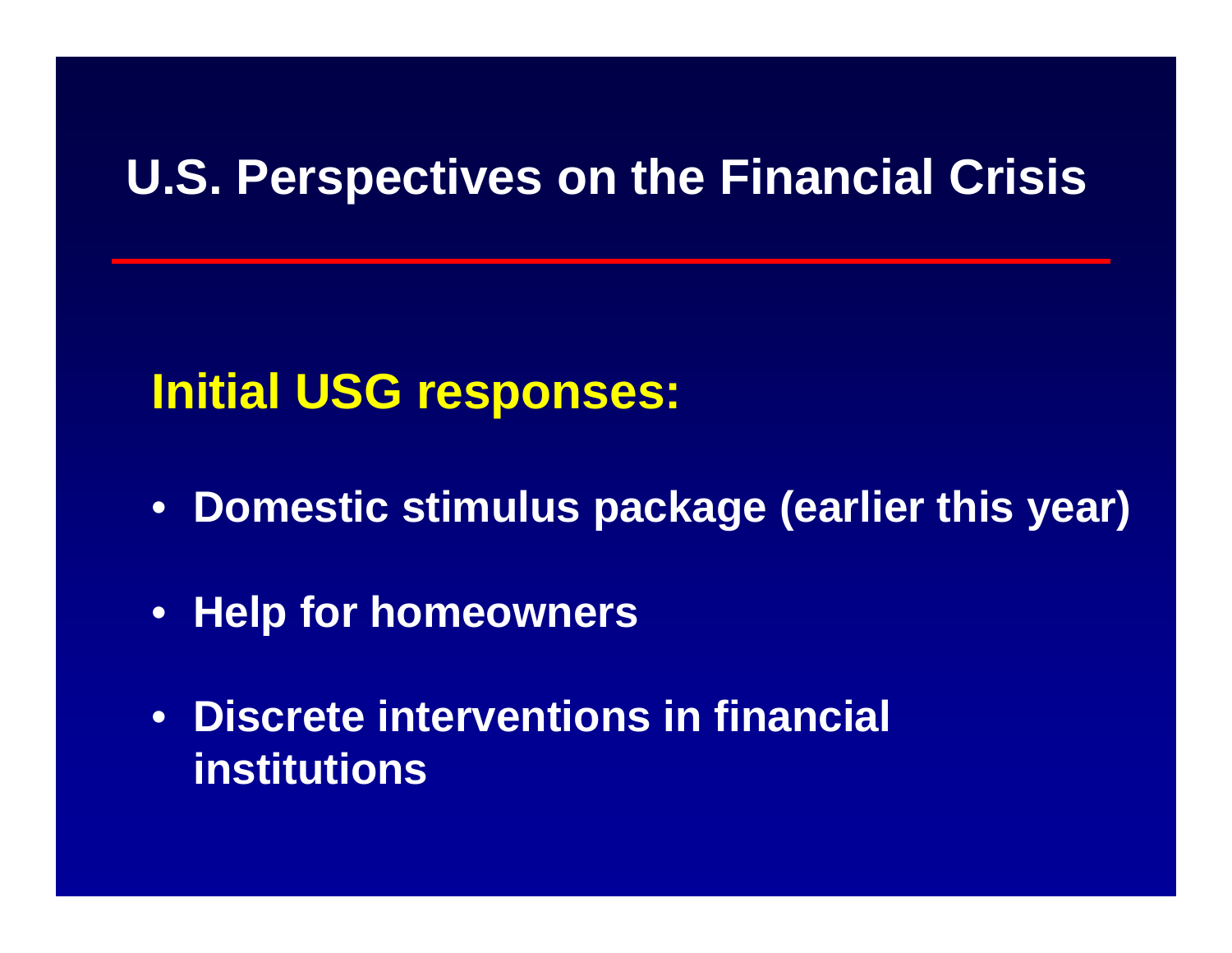## **Additional USG action:**

**1. The Emergency Economic Stabilization Act**

**2. Commercial paper funding facility**

**3. Guaranteeing interbank lending**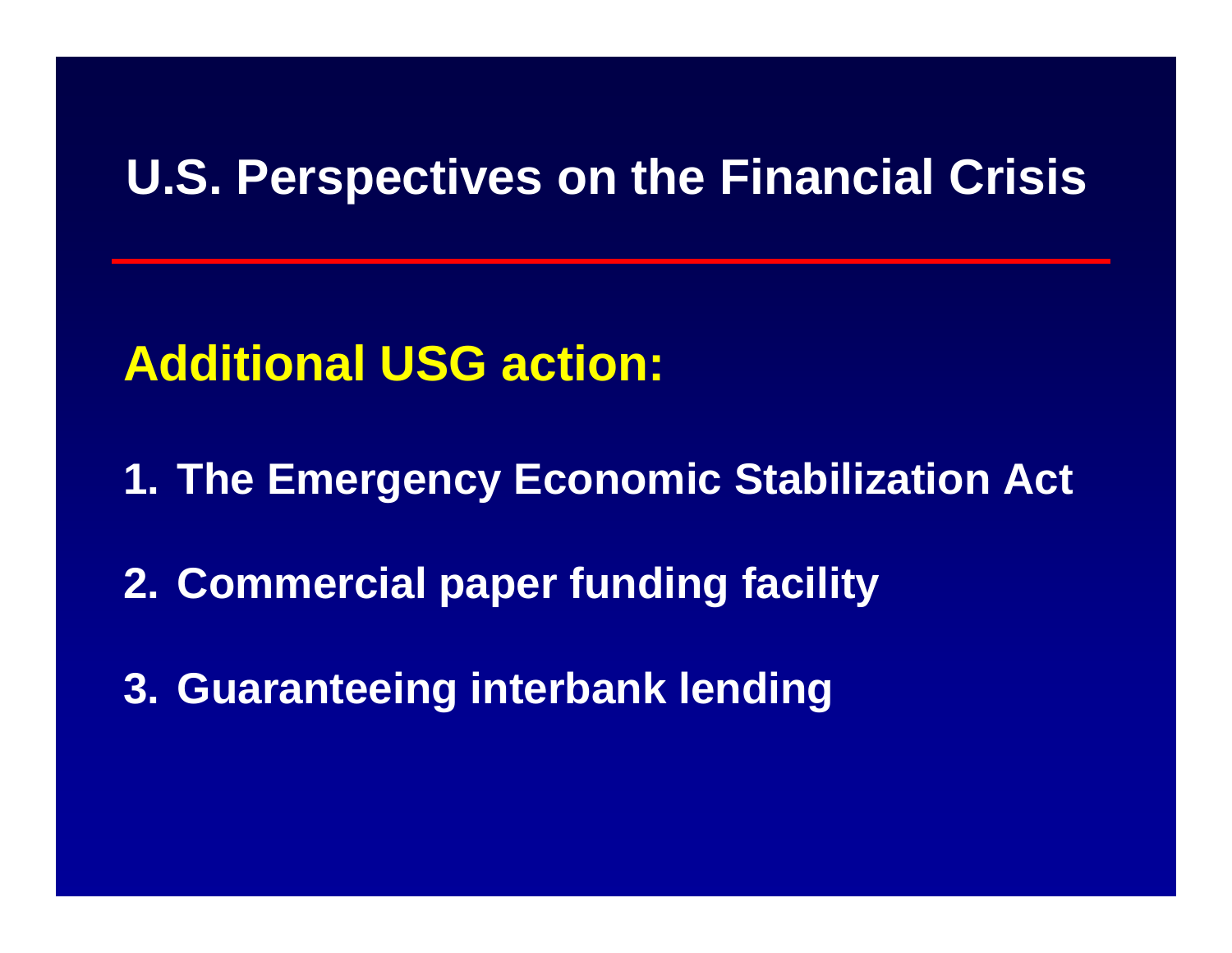## **International Cooperation:**

- **October 8: joint interest rate cut**
- **October 10: G-7 Action Plan**
- **November 15: Summit on Financial Markets**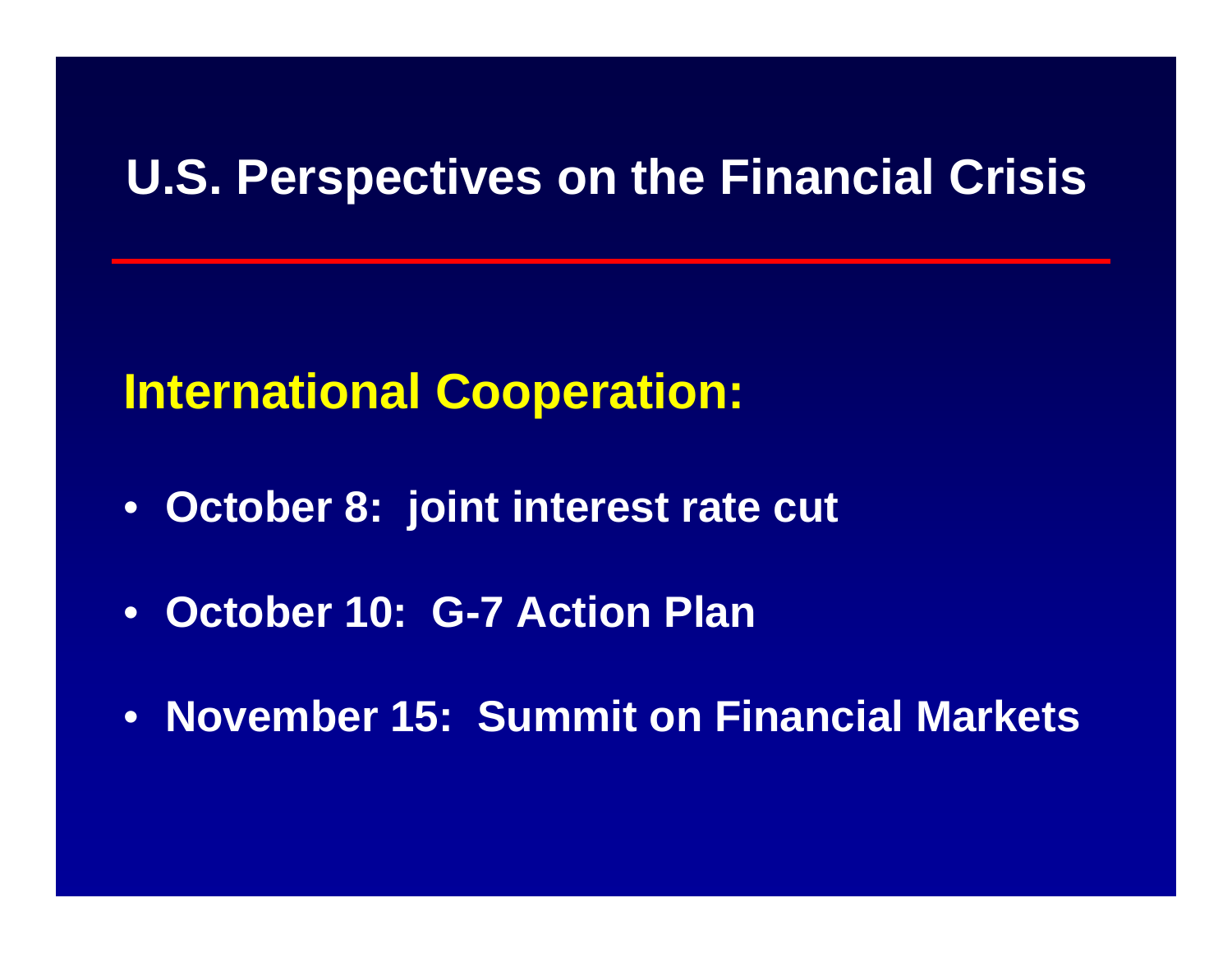**The G-7's October 10 Action Plan:**

**1.Take decisive action; use all available tools**

**2.Unfreeze credit and money markets** 

**3.Ensure banks can raise capital and lend**

**4.Ensure robust national deposit insurance**

**5.Restart the secondary market for mortgages**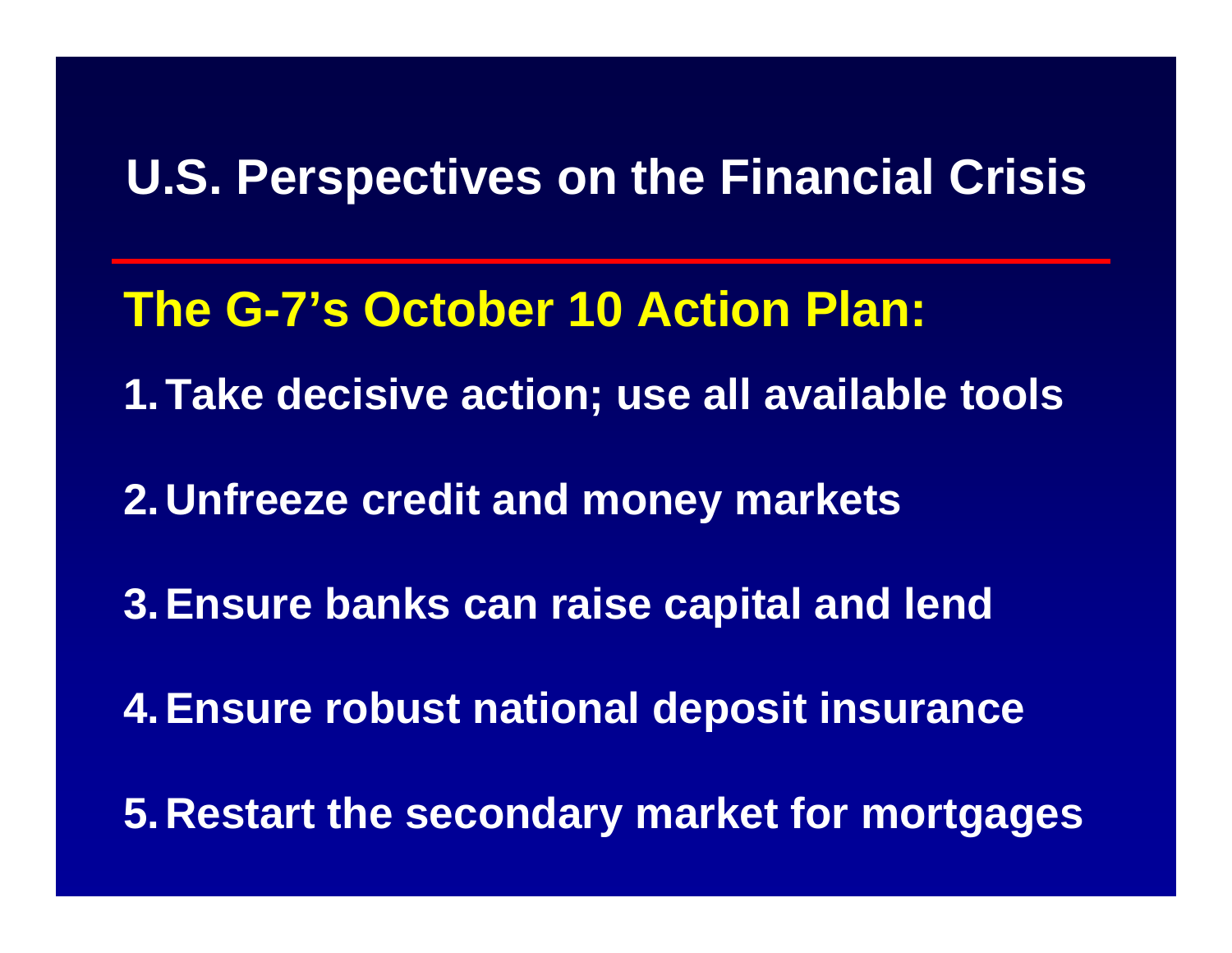# **Don't write us off just yet . . .**

- **Productivity is, and will continue to be, the key**
- **Q2 2008 productivity?**

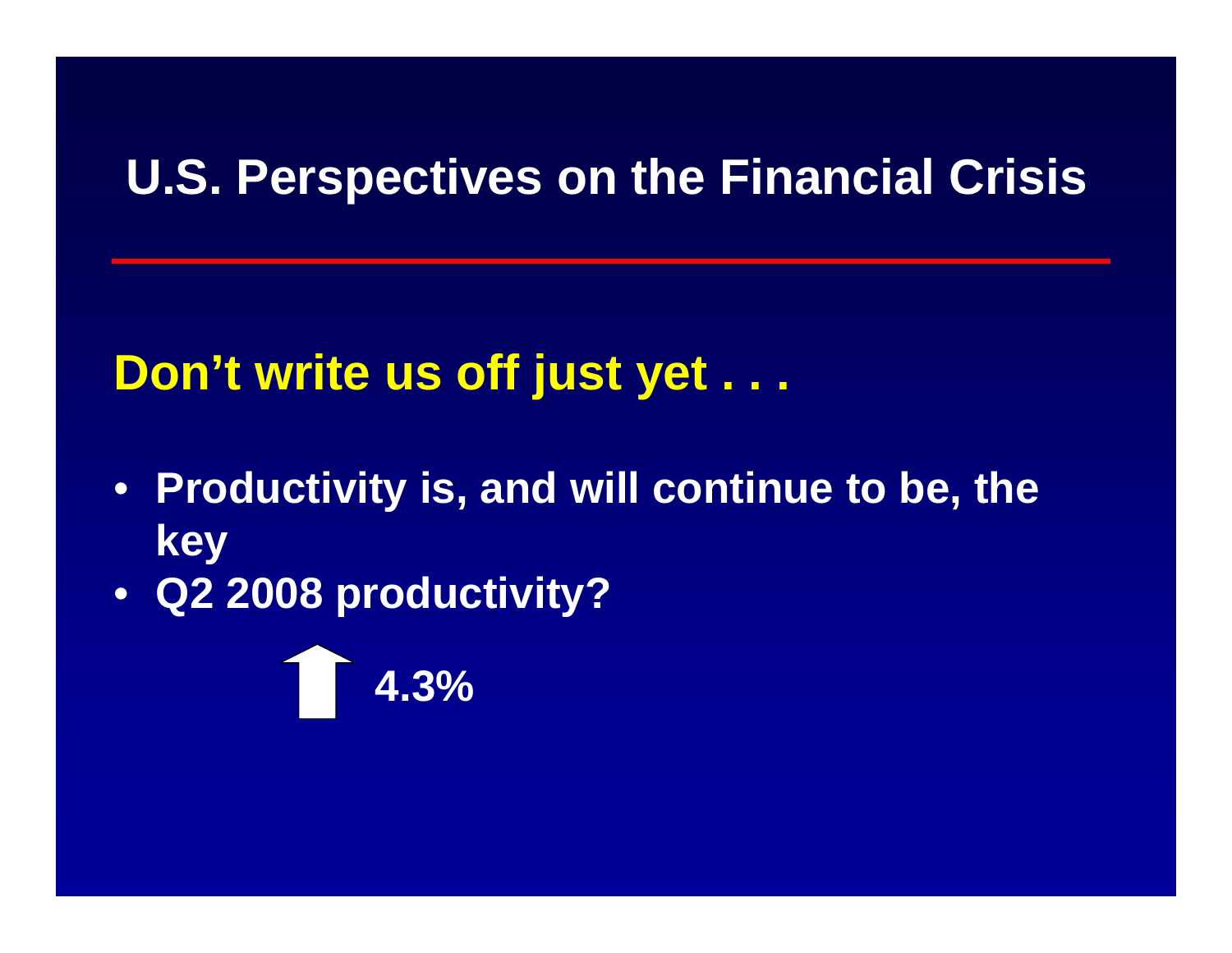# **The US will continue to promote open markets and open investment**

• **"An extraordinary response to an extraordinary crisis"**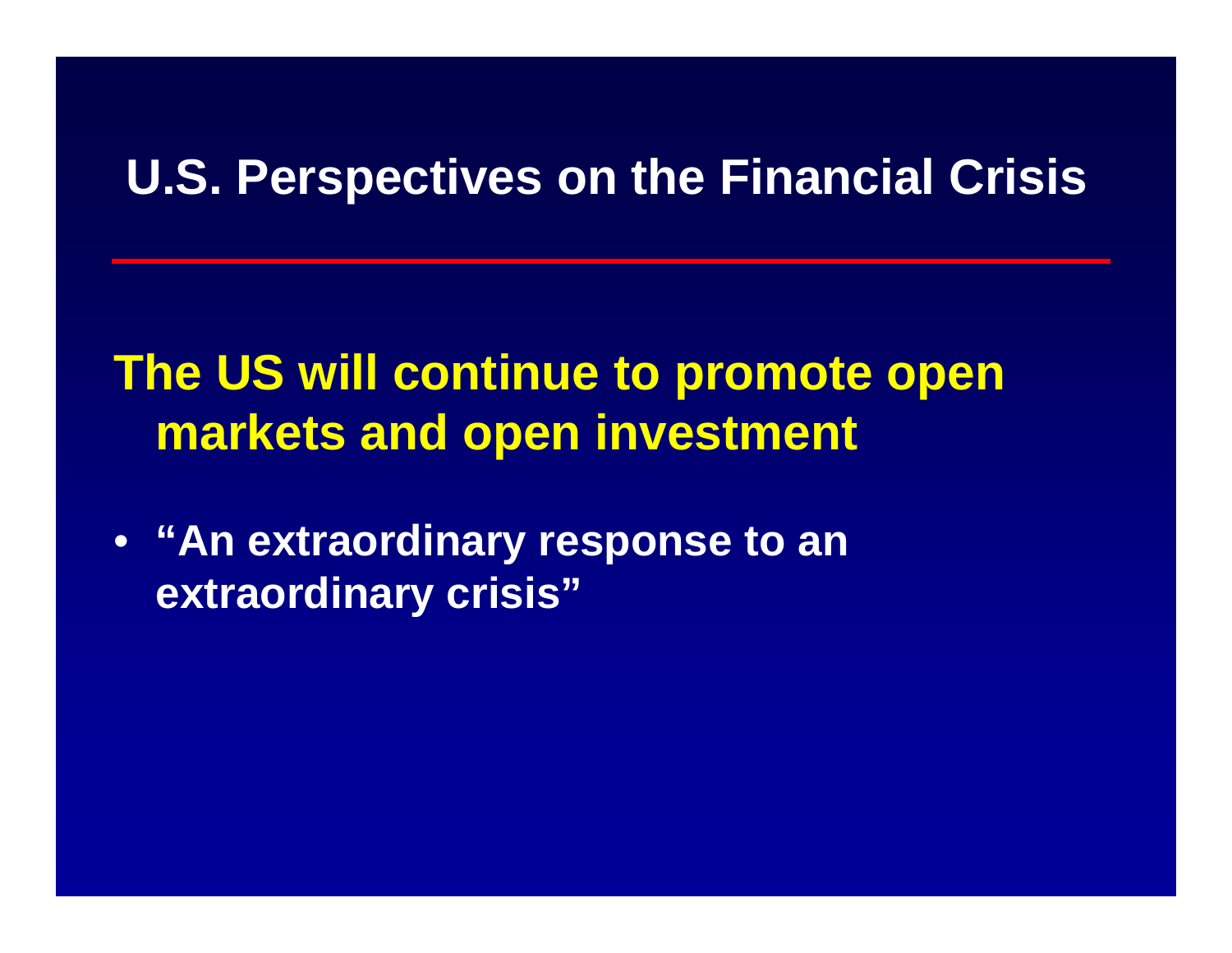# **Closing thoughts:**

- **No quick fixes**
- $\bullet$ **Don't throw out the baby with the bathwater**
- **Perceptions will lag behind reality**